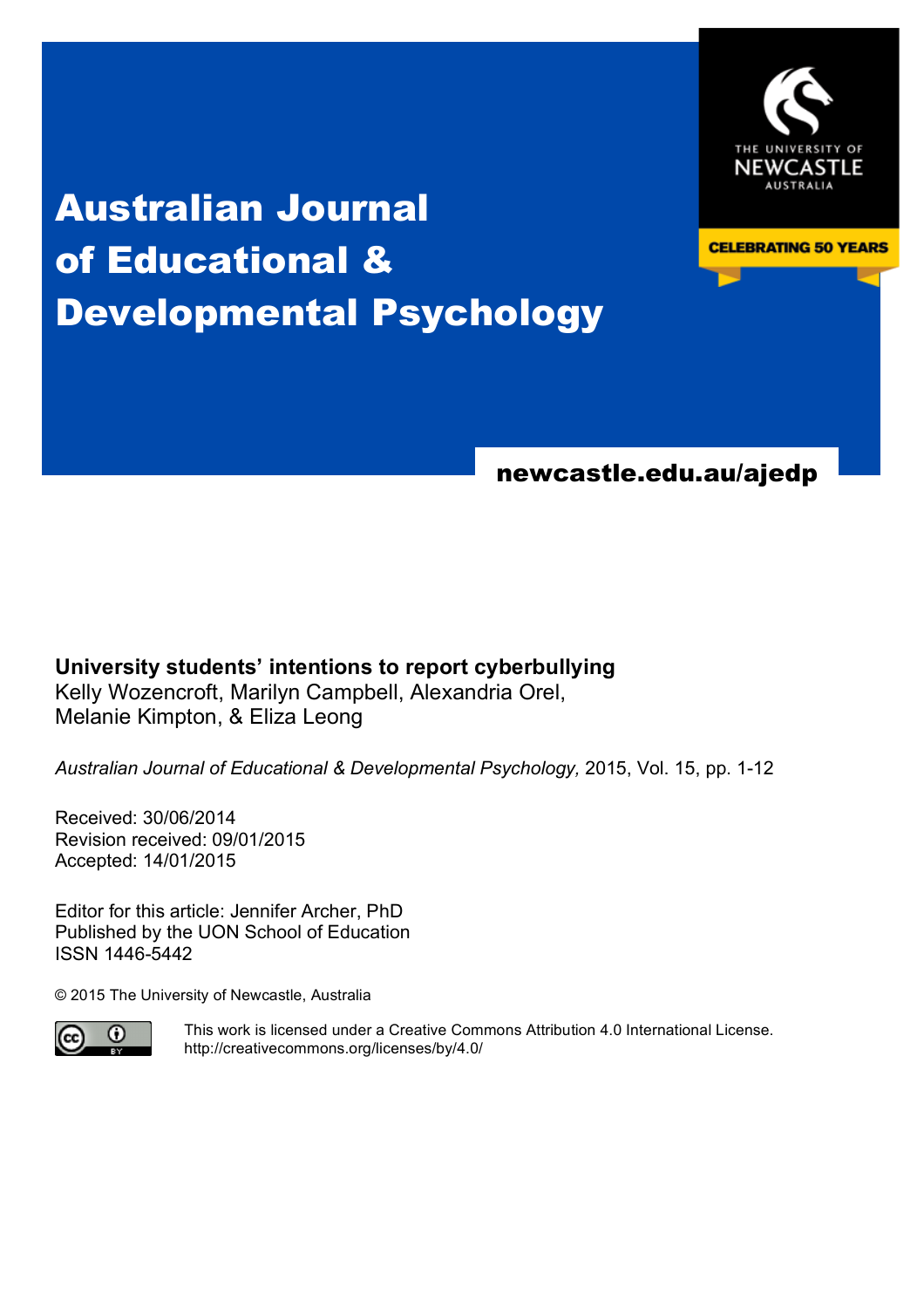

# **University students' intentions to report cyberbullying**

Kelly Wozencroft, Marilyn Campbell<sup>\*</sup>, Alexandria Orel, Melanie Kimpton, & Eliza Leong *Queensland University of Technology, Australia*

#### **Abstract**

*Little is known about the prevalence of cyberbullying among university students and less about whether they utilise anti-bullying policies. However, failure to report cyberbullying incidents to authorities would lessen the efficacy of these policies. This study investigated the prevalence of cyberbullying among university students and their reporting intentions for cyberbullying incidents. Two hundred and eighty- two students completed a survey on their intentions to report cyberbullying. Results found cyberbullying exists among university students and they would report to authorities if the policy outlined specific information. Students who had been cyber victimised were more likely to report than those students who had not been cyberbullied. Implications for universities are discussed.*

**Keywords:** Cyberbullying, university students, anti-bullying policy

The information and technology revolution has changed the way individuals communicate with one another, affording them the ability to exchange information faster and more easily than before. In 2011, 90% of children aged 5 – 14 years reported accessing the internet, an increase from 79% in 2009 (Australian Bureau of Statistics, 2012). For children and adolescents growing up with this technology, the Internet and mobile phones are regarded as essential tools, not only for their education but also for social communication and interaction (Sticca & Perren, 2013; Völlink, Bolman, Dehue, & Jacobs, 2013). However, not all online experiences are positive. Technology has provided people who bully with another method to target others: cyberbullying (Parris, Varjas, Meyers, & Cutts, 2012). Whilst the majority of research into cyberbullying has been conducted with school-aged students, there is limited research in the emerging adult population attending university.

\* Corresponding author: Professor Marilyn Campbell School of Cultural and Professional Learning, Queensland University of Technology, Kelvin Grove, Brisbane, QLD, Australia 4059 Email: ma.campbell@qut.edu.au Tel: +61 7 3138 3806 Fax: +61 7 3138 8265

!!!!!!!!!!!!!!!!!!!!!!!!!!!!!!!!!!!!!!!!!!!!!!!!!!!!!!!

*Australian Journal of Educational & Developmental Psychology* (AJEDP) 2015, Vol. 15, pp. 1-12 © 2015 The University of Newcastle, Australia <sup>(cc)</sup> BY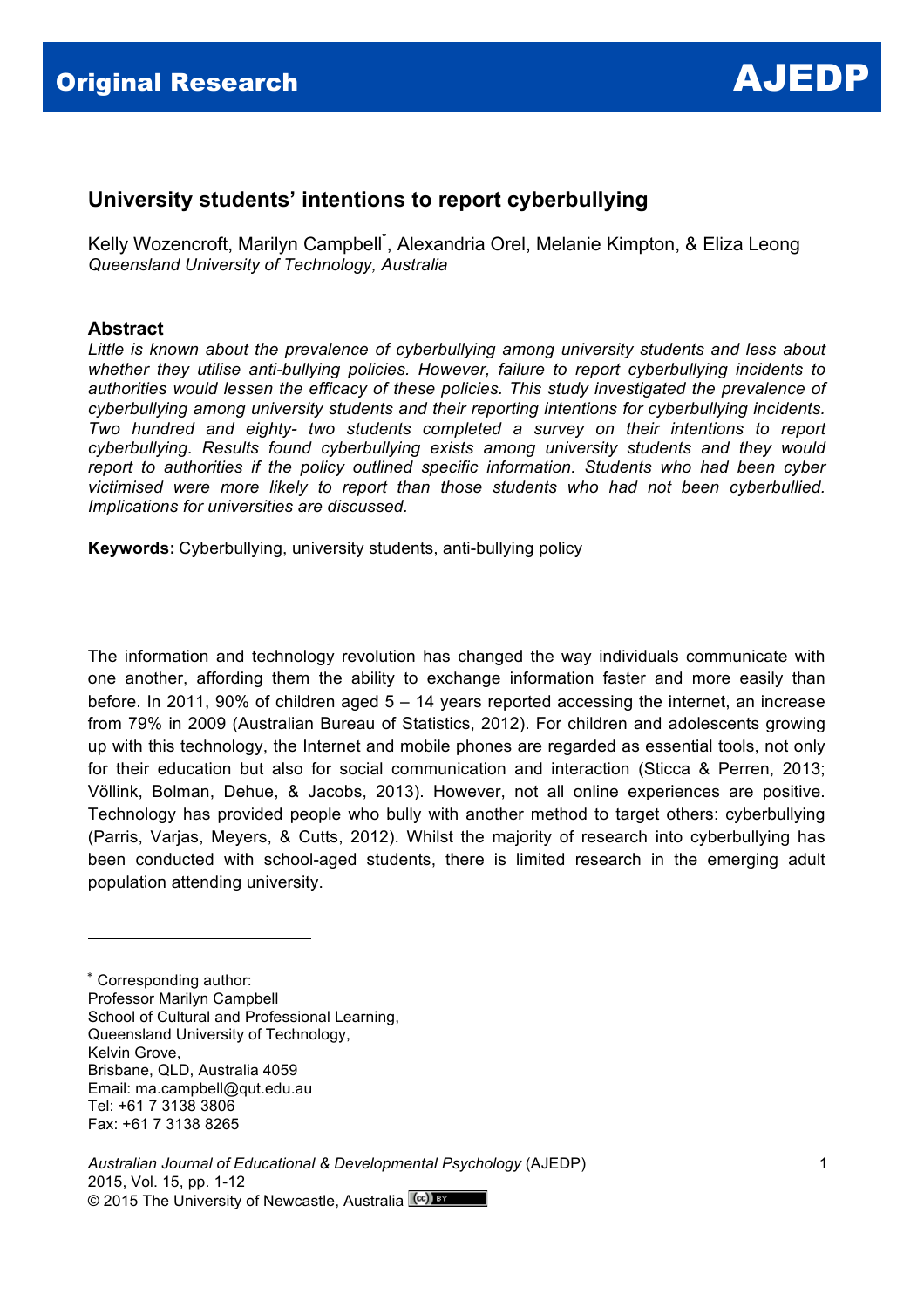Cyberbullying is defined as aggressive, intentional behaviour that is repeatedly carried out by an individual or group, using electronic forms of contact (e.g., mobile phones, internet) against a defenceless victim (Sticca & Perren; 2013; Völlink et al., 2013). Examples of cyberbullying may include sending mean text messages or emails and posting harmful embarrassing pictures on social media (Hinduja & Patchin, 2010). Research has shown that like traditional bullying, cyberbullying is a global problem (Hinduja & Patchin, 2010). In Australia, of the 3000 students surveyed from Year 6 to Year 12, 14% reported being victims of cyberbullying (Campbell, Spears, Slee, Butler, & Kift, 2012). Cyberbullying has been regarded as more harmful than traditional bullying due to the associated detrimental outcomes associated with it (Sticca & Perren, 2013; Tokunaga, 2010). These negative outcomes which are similar to the consequences of traditional bullying can include suicidal ideation, depression, behavioural difficulties and psychosomatic problems (Hinduja & Patchin, 2010; Lazarus, Barkoukis, Ourda, & Tsorbatzoudis, 2013; Parris et al., 2012). Victims of cyberbullying

have also reported feeling lonely, hopeless, anxious, threatened and angry (Cassidy, Faucher, & Jackson, 2013; Tokunaga, 2010).

Currently, the highest reported incidence of cyberbullying occurs between the ages of 11 to 15 years (Kiriakidis & Kavoura, 2010; Tokunaga, 2010). Many studies suggest that cyberbullying increases with age and can continue into adulthood. However, this remains unclear given that cyberbullying research has predominantly been conducted with children and adolescents. Schenk, Fremouw and Keelan (2013) argued that as cyberbullying increases from primary school to high school, it is plausible that this trend would continue from high school to university. Some studies have confirmed the occurrence of cyberbullying in college and university students; however, there is a paucity of research in this area (MacDonald & Roberts-Pittman, 2010; Schenk et al., 2013; Turan, Polat, Karapirli, Uysal, & Turan, 2011). In particular, little is known about the prevalence of cyberbullying among Australian university students or how universities are responding to this phenomenon (Kiriakidis & Kavoura, 2010; Kowalski & Limber, 2007; Slonje, Smith, & Friśen, 2013).

# **Help seeking and cyberbullying**

To some extent, the negative consequences of being cyberbullied can be reduced by the effective use of coping strategies (Völlink et al., 2013). Coping strategies employed by school students include technical strategies (e.g., blocking the bully from social media), ignoring the cyber perpetrator, talking to friends, confronting the cyberbully, and threatening to tell an adult (Cowie, 2013; Dehue et al., 2008; Perren at al., 2012; Tokunaga, 2010). However, cyber victims rarely employ the coping strategy of helpseeking that involves reporting cyberbullying incidents to an adult in their school (Tokunaga, 2010).

Help-seeking is defined as the "behaviour of actively seeking help from other people" (Rickwood, Deane, Wilson, & Ciarrochi, 2005, p. 4). It is regarded as a productive coping strategy that has a positive influence on an individual across the lifespan and can help alleviate distressing psychological symptoms (Ciarrochi, Wilson, Deane, & Rickwood, 2003; Rickwood et al., 2005). Despite research highlighting that it is important that individuals seek help by reporting cyberbullying to a helpful adult, studies have shown that students are unwilling to report to a teacher or counsellor (Cowie, 2013). Compared to victims of traditional bullying, children and adolescent cyber victims are actually even less likely to seek help and report incidents to an adult (Dehue et al., 2008; Li, 2006; Slonje & Smith, 2008).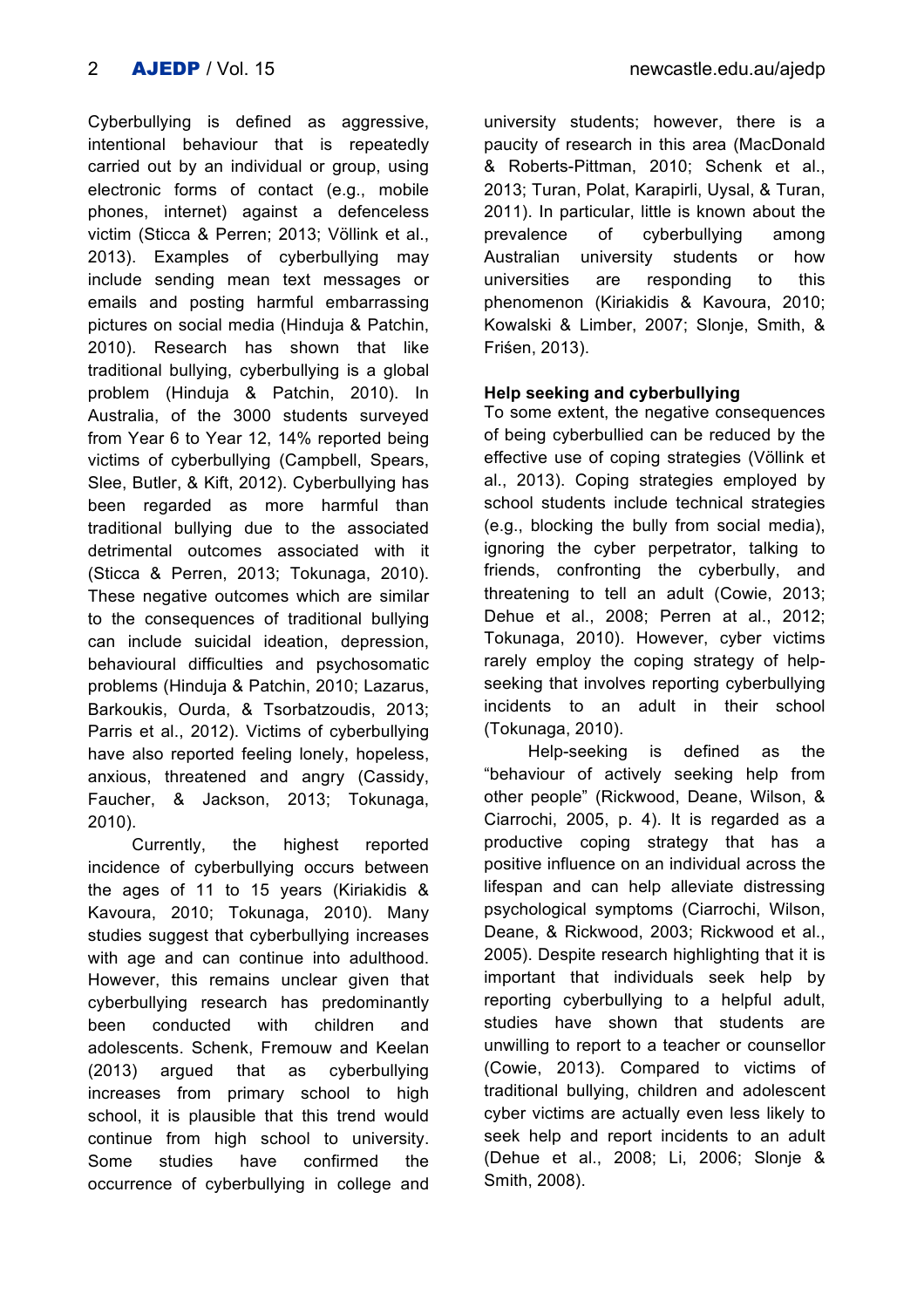There appears to be several reasons why school students do not report cyberbullying incidents to authorities (Dooley et al., 2009). There is a logistical reason which could be due to the complexity of cyberbullying. Because cyberbullying is carried out via technology, victimisation can occur anywhere and anytime. For some school students, it is unclear whether they should report cyberbullying to a teacher if the incident occurred outside school hours (Cassidy et al., 2013). Even school authorities are uncertain about their responsibility to protect or manage their students when cyberbullying occurs beyond the school grounds (Bhat, 2008; Cassidy, Brown, & Jackson, 2012).

Many students also fear that reporting an incident of cyberbullying to an adult will result in a loss of their access to technology (e.g., restricted internet access) or their access will be more closely monitored (Addington, 2013; Cassidy et al., 2013; Perren et al., 2012). Alternatively, school age students fear that the adult may view their reporting behaviour as childish and advise them to ignore the situation (Perren et al., 2012; Tokunga, 2010). Fear that the adult will not be able to understand the situation or address it appropriately causes some students to conclude that there is nothing to be gained in reporting cyberbullying (Li, 2006). Additionally, studies have also shown that students worry about telling adults because they fear the situation could become worse (Fenaughty & Harre, 2013; Sticca & Perren, 2013). Cross and colleagues (2009) found that of the cyberbullied students who told an adult, 46% stated that the cyberbullying did not stop, and sometimes became worse. This finding is particularly concerning because it can create mistrust and decrease the confidence the students have in adults' ability to help them (Faucher & Jackson, 2013; Williams & Cornell, 2006). Other studies have shown school personnel often ignored cyber victims' reports (Hoffman & Mitchell, 2009; Slonje, Smith, & Frisen, 2013).

Victims become resigned to the fact that even if the cyberbullying has been reported, and action taken, the perpetrator would not be able to be stopped. This form of bullying becomes something that must be endured (Cassidy et al., 2013; deLara, 2012; Williams & Cornell, 2006). Cyber victims therefore experience a sense of helplessness. It is unclear whether university students perceive similar barriers to reporting cyberbullying incidents to authorities. Also, willingness to seek help from authorities tends to decrease with age (Dowling & Carey, 2013; McQuade, Colt, & Meyer, 2009). Older students feel they should be able to manage problems such as cyberbullying by themselves (deLara, 2012). There is limited research on whether university students use reporting protocols within the university's anti-bullying policy to assist them with reporting cyberbullying incidents.

#### **Cyberbullying policies**

Schools, workplaces and universities have a responsibility to provide a safe physical and digital environment (Patchin & Hinduja, 2012; Shariff & Hoff, 2007). One way in which organisations and schools can achieve this is through the development and implementation of anti-bullying policies (Marsh, McGee, Hemphill, & Williams, 2011). Many school cyberbullying policies have been adapted from traditional bullying research (Tokunaga, 2010) but few have been formally evaluated (Pearce, Cross, Monks, Waters, & Falconer, 2011). Overall, the efficacy of anti-bullying policies has yielded inconsistent results. Preliminary research has been conducted, with some studies finding anti-bullying policies to be effective in reducing victimisation in schools (Lambert, Scourfield, Smalley, & Jones, 2008; Marsh et al., 2011). It is important to note that those policies found to be effective were developed collaboratively and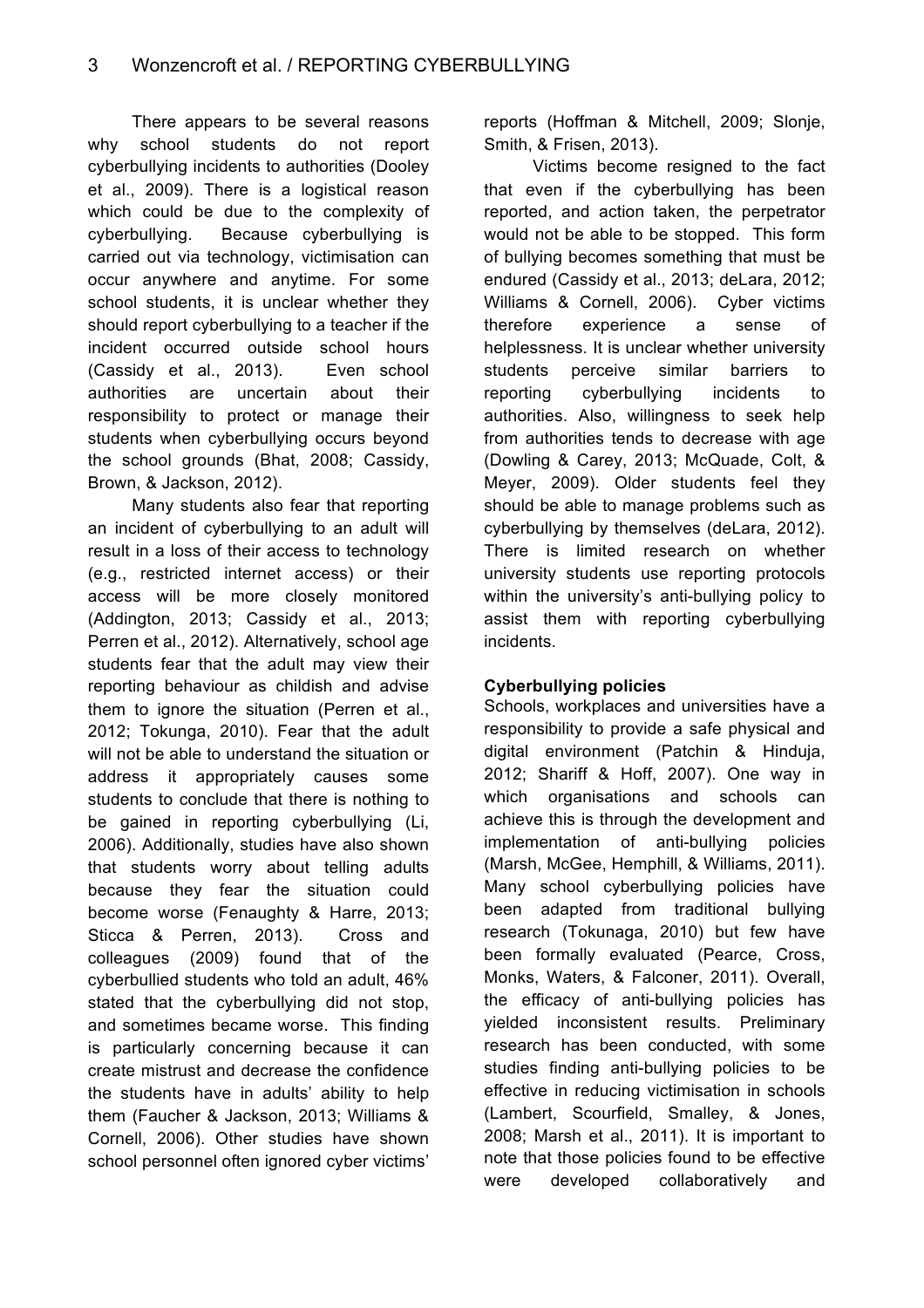incorporated a 'whole-school approach' (e.g., detailing responsibilities of school personnel as well as students) (Bhat, 2008; Smith et al., 2008). Although some policies have been found to be effective, the majority have not (Sherer & Nickerson, 2010; Smith et al., 2012; Woods & Wolke, 2003). Many policies do not include specific types of bullying (Marsh et al., 2011) and do not provide information on how incidents were to be followed up or how victims would be supported (Marsh et al., 2011; Smith et al., 2012).

These vague policies leave ambiguous areas for students as well as for both university and school personnel. When there is limited direction within a policy, organisations are uncertain how to manage cyberbullying incidents (Bhat, 2008; Cassidy, Brown, & Jackson, 2012). This can lead to reluctance to help the cyber victim, and as a consequence, there is less reporting by victims (Bhat, 2008). There also appears to be underreporting of victimisation in the workplace with approximately 50% of workplace bullying not reported (Serantes & Suárez, 2006). Some employees who did report workplace bullying felt that their employers did not address or manage the bullying situation adequately (Saunders, Huynh & Goodman-Delahunty, 2007).

As Cassidy et al. (2013) point out, if cyberbullying is not reported, the policy is ineffective. To improve the policy, institutions need to understand and to address the underpinnings of why people do not report cyberbullying. While there has been an increase in research on cyberbullying and policies in schools, little is known about cyberbullying policies to assist young adults in the university setting.

The aim of this exploratory study was to examine the prevalence of cyberbullying among university students and their perceptions of barriers to reporting cyberbullying to university personnel. In addition, the study explored whether university policy on anti-bullying had an influence on reporting intentions of cyberbullying.

#### **Method**

#### **Participants**

Participants were 282 university students, 204 females (72.3%) and 78 males (27.7%) from an Australian university. A combination of convenience and criteria sampling was used (Schensul, Schensul, & LeCompte, 1999). Participants were aged between 18 – 25 years (*M* = 19.73, *SD* = 2.14). Of the 282 university students, 185 were recruited via the first year psychology research pool and were provided with research credit for their participation. All other participants were recruited via emails sent by a course coordinator from the School of Psychology and Counselling and were offered the opportunity to be entered into a draw to win a shopping voucher for their participation.

# **Measure**

A 126-item questionnaire was administered to examine various sections of life at university as part of a larger study. For this study 14 questions were analysed. A definition of cyberbullying was given before the two questions relating to frequency of cyber victimisation and cyber perpetration:

"Cyberbullying is bullying using technology. It is when one person or a group of people repeatedly try to hurt or embarrass another person, using their computer or mobile phone, to use power over them. With cyberbullying, the person bullying usually has some advantage over the person targeted, and it is done on purpose to hurt them, not like an accident or when friends tease each other."

Two questions asked the following: "How frequently you have been cyberbullied by someone who you suspect was from your university during the past 12 months" and "With reference to the above definition, please indicate how frequently you have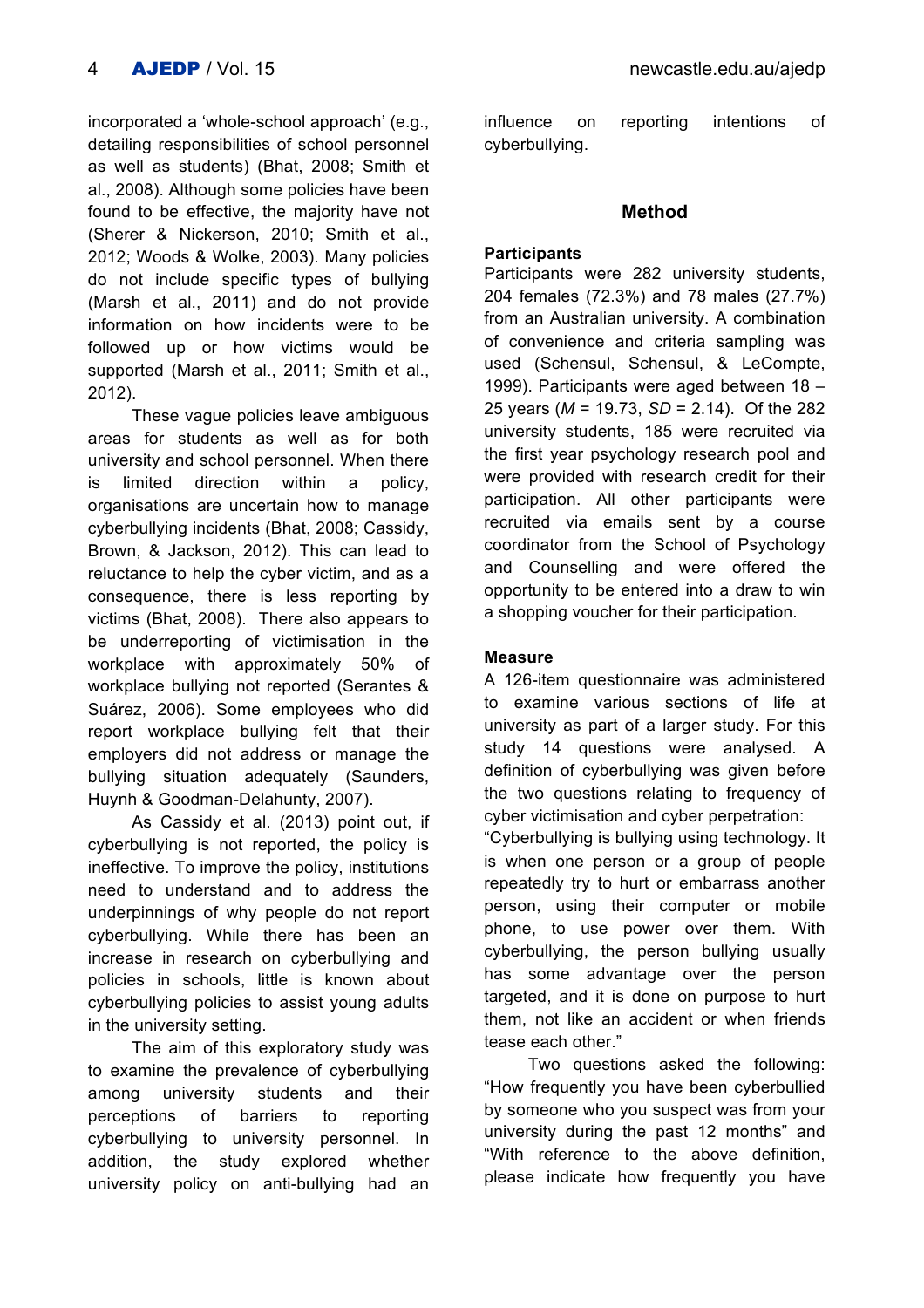cyberbullied someone from your university during the past 12 months." Both questions required participants to respond on a 5 point Likert scale ranging from never, once or twice, monthly, weekly, and daily.

Ten items referred to barriers that may prevent students' reporting cyberbullying to the university. These items were adapted from previous research (Bhat, 2008; Cassidy et al., 2013; deLara, 2012; Marsh, et al., 2011; Perren, et al., 2012; Wilson, Rickwood, Bushnell, Caputi, & Thomas, 2011). For all ten items, participants were asked to complete a 4 point Likert scale on the likelihood of a barrier influencing their reporting intentions (e.g., be too embarrassed to talk about cyberbullying with anyone): Very Likely; Likely; Unlikely; and Very Unlikely. Participants were also required to indicate their gender (male or female) and also their age (18 – 25 years).

# **Procedure**

Clearance was obtained from the institutional ethics committee prior to distributing the questionnaire. The questionnaire was

#### *Table 1*

*Frequency rates of being a cyber victim and/or perpetrator*

administered via the university's online survey platform, Key Survey. Participation was voluntary and responses were anonymous. An online information sheet was provided to participants at the beginning of the study and submission of the questionnaire indicated consent. To receive course credit or enter the prize draw, the participants were required to complete all items on the questionnaire. Data collection was completed between July and November 2013.

#### **Results**

#### **Prevalence and frequency of cyber victimisation and cyber perpetration** The frequency of respondents who reported

experiencing cybervictimisation and cyber perpetration is shown in Table 1. By combining the frequencies in the "Once or Twice", "Monthly", "Weekly" and "Daily" categories, 14.5% (*n* = 41) of respondents were classified as cyber victims and 7.9% (*n* = 22) were classified as cyber perpetrators.

|                       |   |              | Once or |         |         |       |       |
|-----------------------|---|--------------|---------|---------|---------|-------|-------|
|                       |   | <b>Never</b> | twice   | Monthly | Weekly  | Daily | Total |
| <b>CB</b> Victim      | Ν | 241          | 32      | 3       | 4       |       | 41    |
|                       | % | 85.5%        | 11.3%   | 1.1%    | $1.4\%$ | .7%   | 14.5% |
| <b>CB Perpetrator</b> | Ν | 260          | 14      |         |         |       | 22    |
|                       | % | 92.2%        | 5.0%    | $0.0\%$ | 2.5%    | .4%   | 7.9%  |

# **Gender differences for cyber victimisation and cyber perpetration**

A Chi-Square test for independence (with Yates Continuity Correction) revealed no significant association between gender and victimisation, χ² (1, *n* = 282) = .48, *p* = .487, φ = .053 or between gender and perpetration, χ² (1, *n* = 282), = .49, *p* = .48, φ  $= -0.057$ .

# **Frequency of help-seeking strategies**

The scale of perceived barriers for future reporting intentions was collapsed from a four point Likert scale to two, Unlikely and Likely, because there were too few responses for the extreme categories of Very Likely and Very Unlikely. Table 2 presents the frequency of perceived barriers for intention to report incidences of cyberbullying.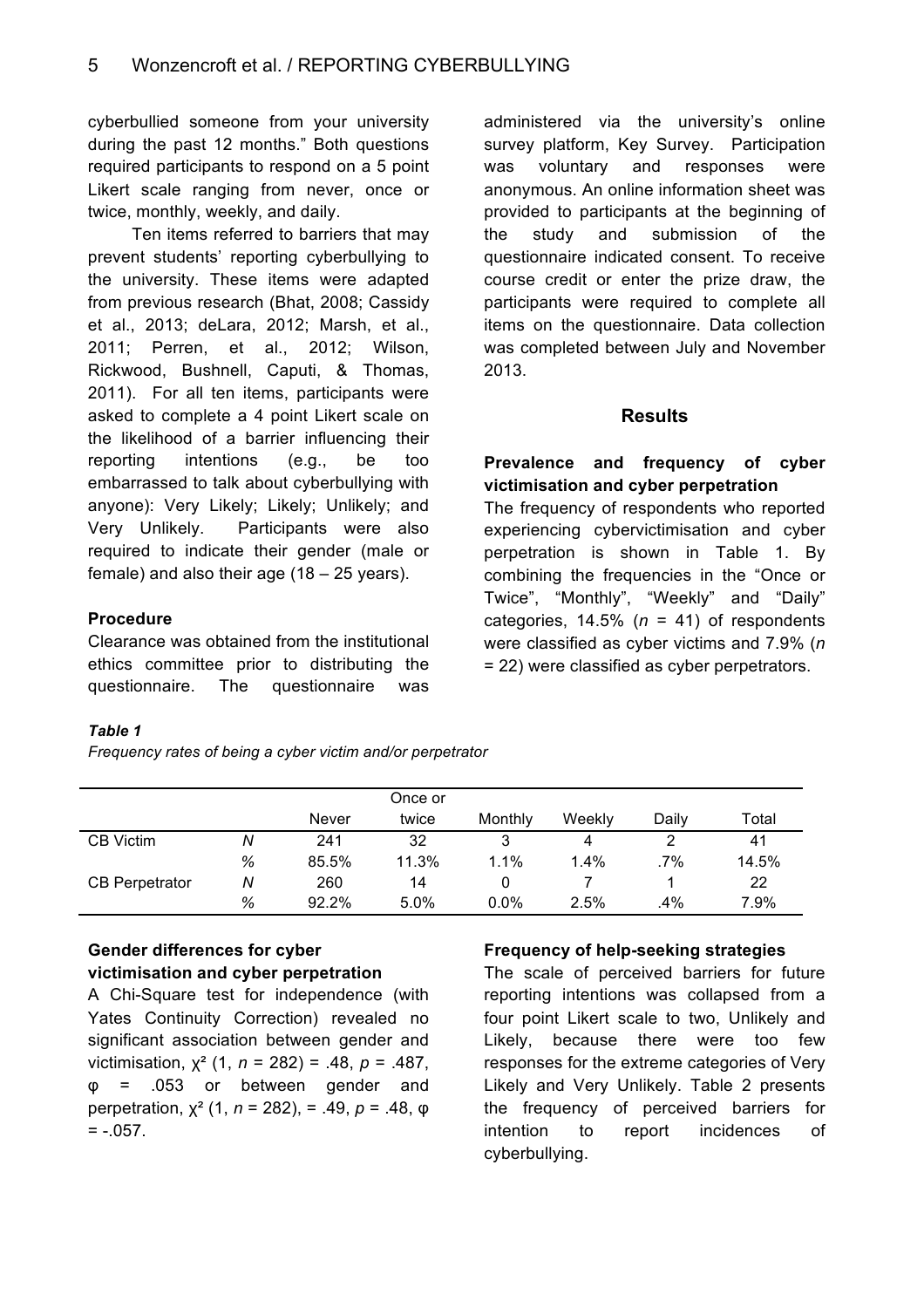#### *Table 2*

*Frequency of perceived barriers for intentions to report incidences of cyberbullying*

| Perceived Barrier to reporting to the university                       | Frequency (%) |
|------------------------------------------------------------------------|---------------|
| I am confident in managing cyberbullying myself                        | 81.6          |
| I am too busy to report                                                | 45.7          |
| I am too embarrassed to talk about cyberbullying                       | 33.7          |
| I am unsure how to report                                              | 75.5          |
| The university does not provide enough information                     | 66.0          |
| I am not confident in support options offered by the university        | 42.2          |
| I do not know how to make an official report                           | 75.9          |
| I would not expect a favourable outcome to occur if I reported         | 37.6          |
| cyberbullying to the university                                        |               |
| I do not know of a policy that protects students against cyberbullying | 64.5          |
| at this university                                                     |               |
| I do not know where to locate policy information at this university    | 73.0          |

# **Victim status and perceived barriers influencing likelihood of future reporting**

To determine more directly if there was a significant difference between victimisation status and the likelihood of perceived barriers influencing future reporting intentions, a Z-Test for proportions was conducted instead of a Chi-Square. In order to obtain a more parsimonious view, the scale of perceived barriers was collapsed from a four point Likert scale to two, unlikely and likely. Of the nine perceived barriers, there was only a significant difference for "knowing how to make an official report" between victims and non-victims. As can be seen in Table 3, victims were more likely to know how to make an official report than non-victims (*p* = <.05). Results with and without Bonferroni adjustments are presented due to the exploratory nature of the study and differing opinions about the validity and potentially over-correcting bias in the application of this adjustment (Perneger, 1998). As can be seen, "knowing how to make an official report" is significant when the Bonferroni adjustment is not applied.

# **Discussion**

It was found that cyberbullying between peers does exist in the university population with approximately one in six students reporting being cyberbullied by another university student in the past 12 months. This is consistent with the literature on cyberbullying victimisation in adolescents where the rates of cyberbullying range between 12% and 25% (Lazuras, Barkoukis, Ourda, & Tsorbatzoudis, 2013; Patchin & Hinduja, 2006; Slonje & Smith, 2008; Ybarra & Mitchell, 2004a). Our results provide evidence that cybervictimisation continues into adult life (Slonie, Smith, & Frisen, 2013). Emerging adults cyberbully, with one in thirteen students reported having cyberbullied another student in the past 12 months. This finding is consistent with adolescent cyber perpetration prevalence rates which range from 3% to 15 % (Li, 2008; Sakellariou, Carroll, & Houghton, 2012; Ybarra & Mitchell, 2004). No gender differences were found for cyber victims or cyber perpetrators. This is consistent with previous literature that has found no significant differences between male children or adolescents and female children or adolescents being involved either as victims or bullies (Li, 2006; Monks, Robinson, & Worlidge, 2012; Patchin & Hinduja, 2006; Ybarra & Mitchell, 2004).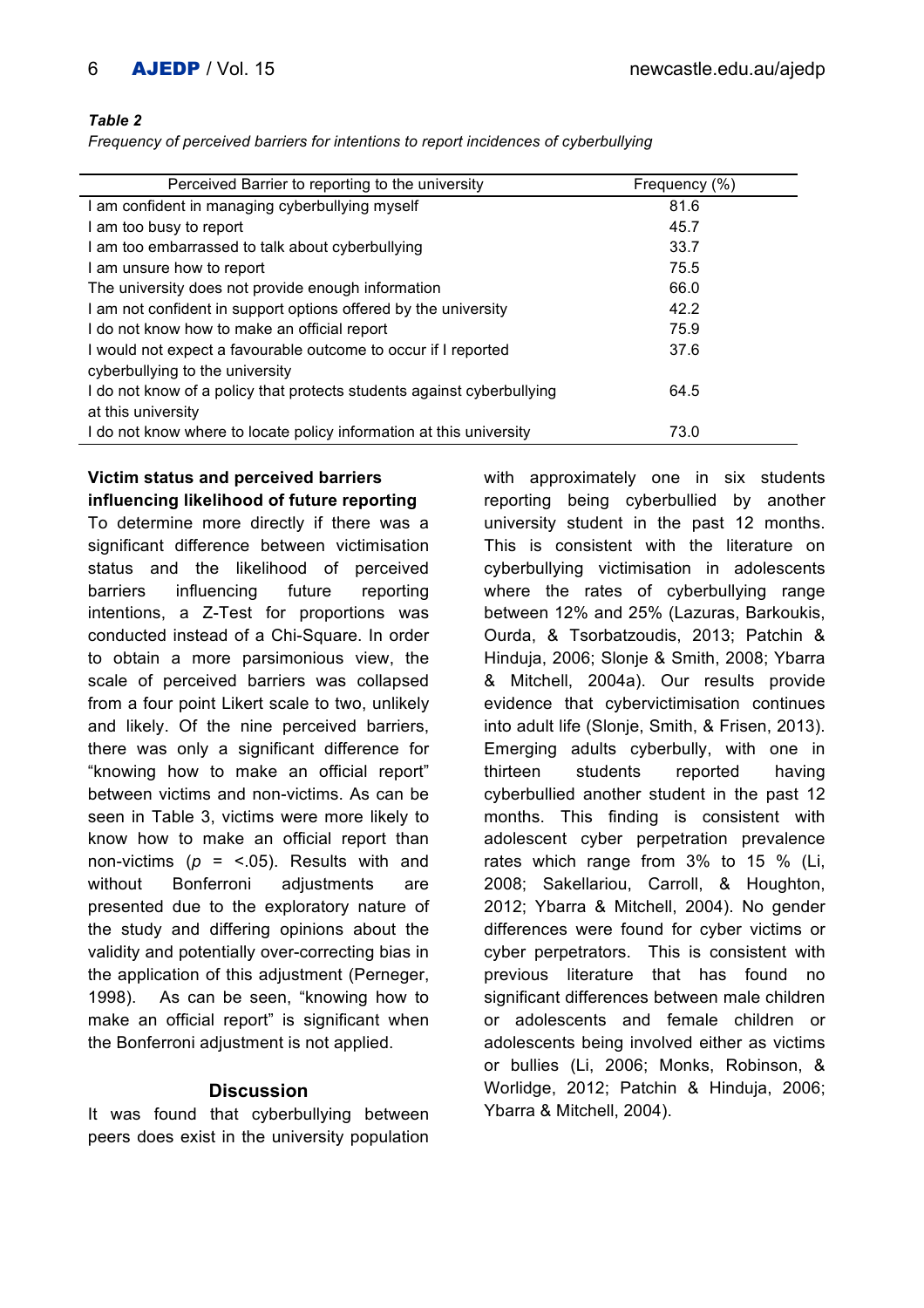*Table 3*

*Influence of victim status on the likelihood of perceived barriers influencing reporting intentions*

| Perceived Barrier to reporting to the   | % Non-         | % Victims | φ       | <b>BCa 95% CI</b> |       |
|-----------------------------------------|----------------|-----------|---------|-------------------|-------|
| university                              | <b>Victims</b> |           |         | Lower             | Upper |
| I am confident in managing              | 81.4           | 82.1      | .006    | $-126$            | .135  |
| cyberbullying my self                   |                |           |         |                   |       |
| I am too busy                           | 48.5           | 38.5      | $-.071$ | $-187$            | .051  |
| I am too embarrassed                    | 33.3           | 41.0      | .057    | $-.070$           | .199  |
| I am unsure how to report               | 77.9           | 69.2      | $-072$  | $-.203$           | .059  |
| The university does not provide enough  | 67.5           | 56.4      | $-082$  | $-.231$           | .059  |
| information                             |                |           |         |                   |       |
| I am not confident in support options   | 40.7           | 46.2      | .039    | $-.090$           | .168  |
| offered by the university               |                |           |         |                   |       |
| I do not know how to make an official   | 78.4           | 64.1      | $-.118$ | $-263$            | .026  |
| report*                                 |                |           |         |                   |       |
| I would not expect a favourable         | 38.1           | 38.5      | .003    | $-119$            | .113  |
| outcome to occur if I reported          |                |           |         |                   |       |
| cyberbullying to the university         |                |           |         |                   |       |
| I do not know of a policy that protects | 65.4           | 51.3      | $-.103$ | $-223$            | .021  |
| students against cyberbullying at this  |                |           |         |                   |       |
| university                              |                |           |         |                   |       |
| I do not know where to locate policy    | 73.6           | 64.1      | $-0.75$ | $-.202$           | .048  |
| information at this university          |                |           |         |                   |       |
|                                         |                |           |         |                   |       |

#### **Perceived barriers to reporting future incidents**

The findings show that university students have high levels of confidence in dealing with cyberbullying incidences themselves and would not report cyberbullying to university personnel. This finding is consistent with cyberbullying literature that has found that, as cyber victims age, their likelihood of reporting incidents decreases. This could be a consequence of their developmental need for autonomy (Ciarrochi et al., 2003; deLara, 2012; Vanheusden et al., 2009; Williams & Cornell, 2006). Emerging adults may think they should be able to manage problematic situations independently (Rickwood et al., 2007).

Uncertainty surrounding reporting protocols also appears to be a barrier to reporting cyberbullying. Approximately 76% of students stated they were uncertain how to report cyberbullying. Because cyberbullying occurs via the digital platform, victims can be targeted outside university hours. Students could be unsure of the university's responsibilities in this situation. Our findings mirror previous studies (Bhat, 2008; Cassidy et al., 2013) that show cyber victims are confused about the responsibility of schools or universities when cyberbullying occurs outside teaching hours.

Cyber victims in schools are uncertain to whom they should report cyberbullying (Bhat, 2008). For university students, to whom to report is even more complicated because the structure of authority is more complex than that of a school. In our findings, 58 percent of students indicated increased intentions of reporting incidents if they had confidence that an authority figure within the university would render assistance. Our findings are also similar to the child and adolescent cyberbullying literature, that school students do not report cyberbullying because they fear reporting to an authority figure will lead to an increase in the bullying or the situation will stay the same (Fenaughty & Harre, 2013; Sticca & Perren, 2013). Although victims of cyberbullying and traditional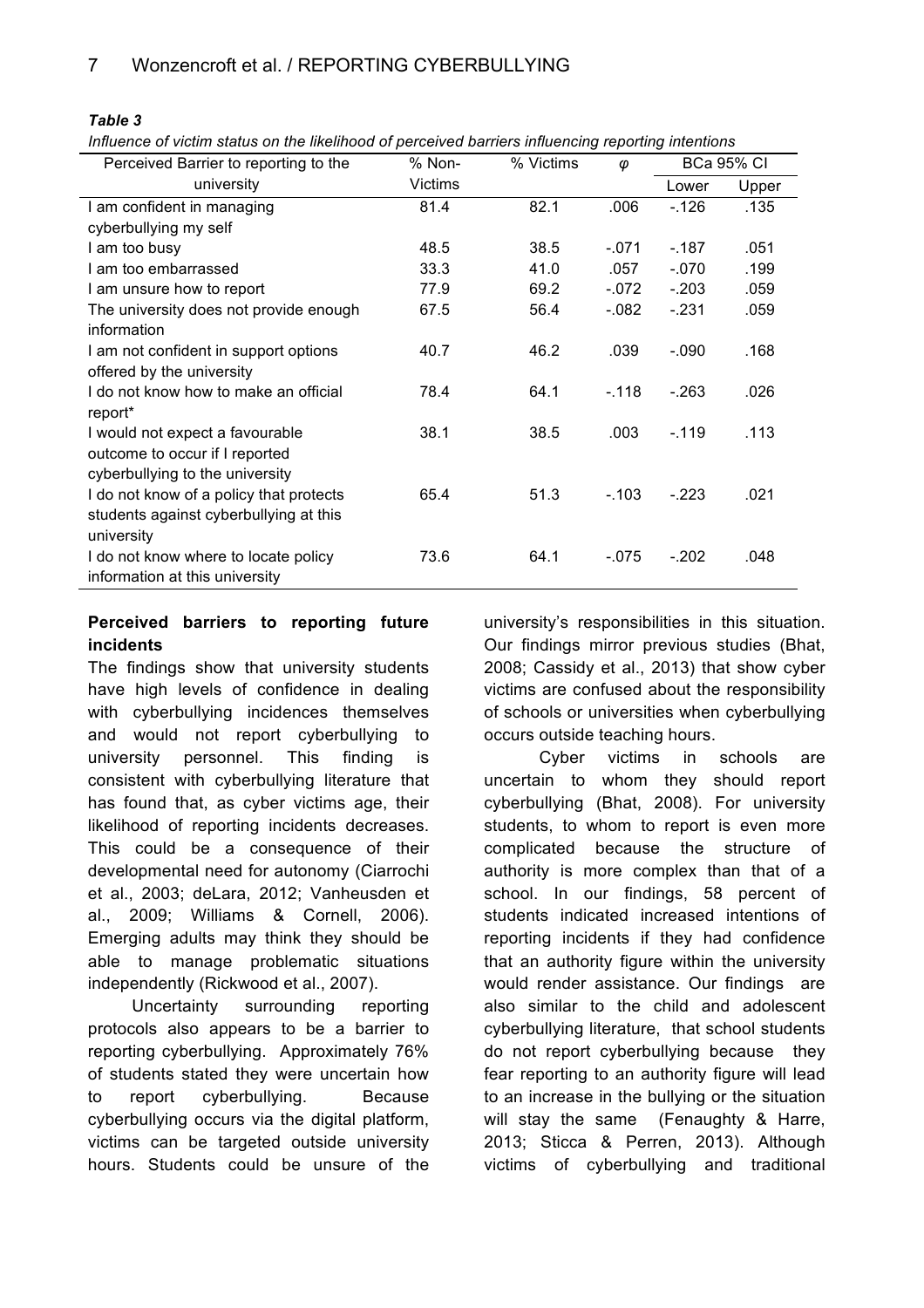bullying are encouraged to report incidents to authority figures, there is evidence that not all reporting leads to favourable outcomes. This may have a negative effect on future reporting. A workplace bullying study by Bilgel, Aytac and Bayram (2006) found that employees who did report to authority figures were unhappy with the outcome and experienced negative consequences (e.g., increased levels of anxiety).

The results from the current study found that the most popular reason for increased intentions to report cyberbullying was the knowledge that reporting would result in the cessation of the cyberbullying. For a culture of reporting cyberbullying to occur, it is vital that designated reporting figures respond quickly and effectively to a cyber victim's report.

A clear anti-bullying policy outlining procedure and protocols for university personnel and students to follow may increase students' likelihood of reporting cyberbullying (Bhat, 2008; Cassidy et al., 2013; Williams & Cornell, 2006). However, contrary to previous research in this area, only one in three respondents in our study indicated that they would be likely to report cybervictimisation to the university, even if they knew how to use the protocols to report bullying.

There are two reasons why the students in the current study would not report cyber victimisation to the university despite knowing about reporting protocols. First, some studies found that students only report when they deem the bullying to be chronic and pervasive (Unnever & Cornell, 2004). Our findings suggest that these university students may not perceive cyberbullying as detrimental enough to warrant reporting. Because the current study did not investigate types or severity of cyberbullying, it is not known whether students' intentions to report are influenced by these factors. Second, other studies have found that victims of bullying believe that reporting incidents is of no use because little

can be done to reduce bullying (deLara, 2012; Williams & Cornell, 2006). It is possible that the students in the current study did not feel that reporting would reduce cyberbullying. This is plausible, given that students only intended to report cyberbullying provided they knew that there would be adequate support and a favourable outcome, that is, cyber bullying would decrease.

# **Differences between victims and nonvictims**

In our study, students who were cyber victims and who were aware of reporting protocols reported that they would be more likely to report incidents than students who had never been cyberbullied. This finding is contrary to previous literature which has found that a majority of school students who have been victims of traditional bullying or cyberbullying are unlikely to report to an adult (Dehue, Bolman, & Vollink, 2008; Li, 2006; Slonje & Smith, 2008). Perhaps the fear and stigma surrounding reporting is of a lesser magnitude for university students than it is for children and adolescents (Baas, de Jong, & Drossaert 2013; Cassidy et al., 2013; Perren at al., 2012).

# **Limitations**

This exploratory study was limited in several ways. First, these results should be interpreted with caution due to the small sample size and low proportion of male students. It is worth noting that the sample was only taken from one faculty in one university and the questionnaire was selfreport. The questionnaire asked respondents "How frequently have you been cyberbullied by someone who you suspect was from your university during the past twelve months." Because some of the participants were in their first year of study, they would have only attended university for six months when they completed the questionnaire. The data from the first year students can still be used because the question specified that the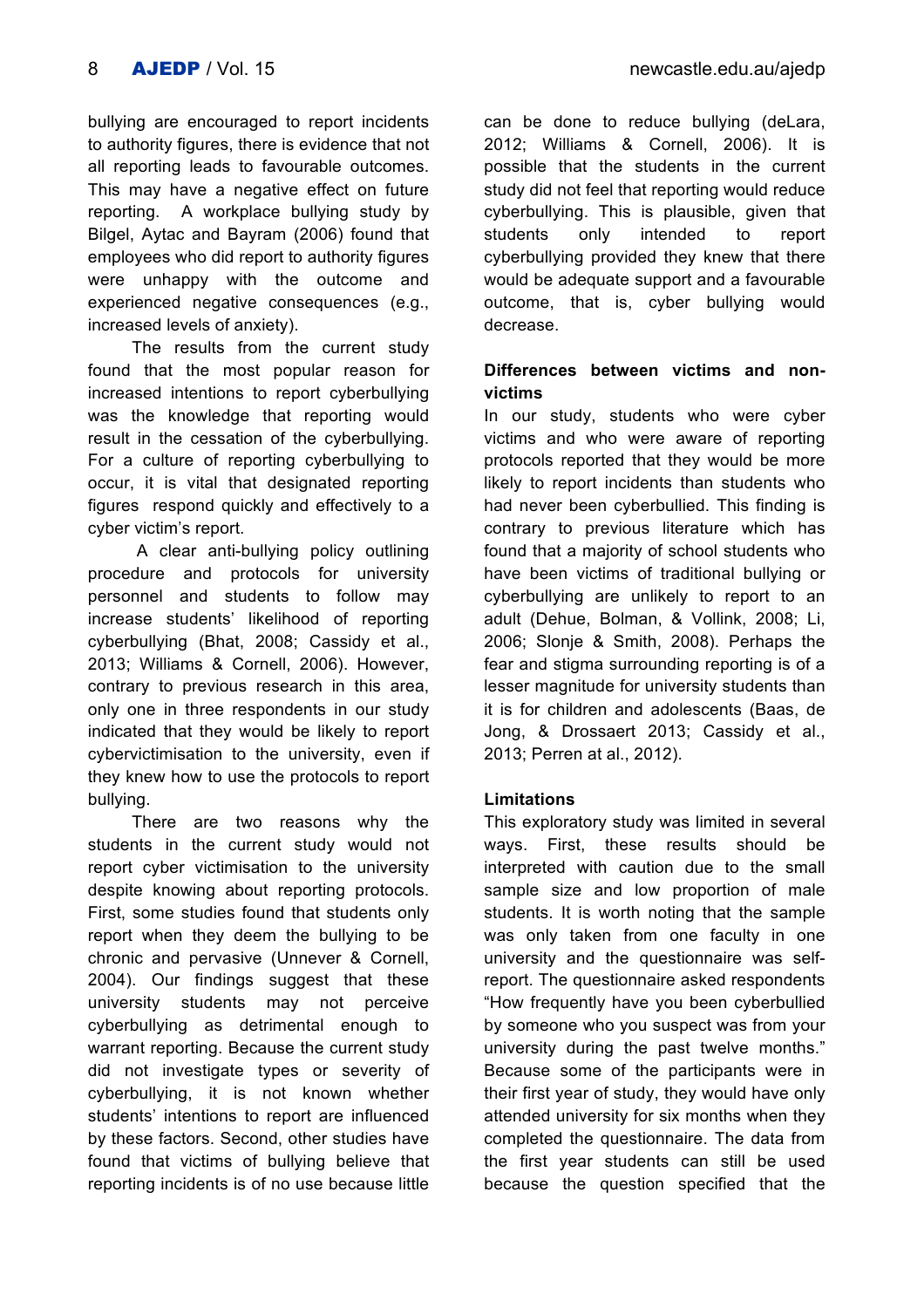cyberbully was someone whom they suspected was from *their university*.

Another limitation was that the questionnaire did not assess the severity (e.g., one text message, four pictures on social media) of the cyberbullying incident. This would have been useful information because reporting intentions may be influenced by the severity of the cyberbullying. Another limitation was that the questionnaire asked about intentions for reporting as opposed to actual help seeking and reporting behaviours. The questionnaire was worded this way because there may not have been an adequate number cyber victims studying in the faculty to enable the researchers to examine past help-seeking behaviours. The Theory of Planned Behaviour can be used to justify using reported intentions rather than reported actions because intentions are viewed as encompassing the motivational factors that influence behaviour (Pryce & Frederickson, 2013). From the perspective of this theory, as long as the individual has the necessary resources and opportunities, paired with the intention to perform the behaviour, then the behaviour is likely to occur.

#### **Implications**

The current exploratory study has practical implications. It would be useful for policy makers in university settings to understand the importance of making policies specific to universities with clear guidelines for students about when to report and to whom to report. University personnel who receive these reports should feel confident that the design of the policy allows them to manage incidents effectively.

A majority of university students do not intend to report cyberbullying even if they know how to do so. The university should therefore focus on increasing students' intentions to report cybervictimisation by providing reassurance that their report will be examined and action will be taken.

#### **Conclusion and future directions**

Despite its limitations, the present study contributes to the literature of cyberbullying through the exploration of perceived barriers to reporting intentions in the emerging adulthood population. Universities need to empower students to request assistance, and to ensure that they prepare personnel adequately so that when victimisation reports are made, they are managed well.

To increase understanding of how to help cyber victims within the university. future qualitative research should be conducted on the help-seeking behaviours currently undertaken by students. Future studies should also explore whether cyberbullying policies should be adapted from those used in workplaces. Helpseeking behaviours of university students may be more likely to mirror individuals in workplaces than children and adolescents in schools, as examined in previous studies.

Universities have a responsibility to protect students by providing a safe physical and digital environment. Future research should focus on developments in this area to ensure institutions create effective policies to manage cyberbullying.

#### **References**

- Australian Bureau of Statistics. (2012). *Internet and mobile phones* (cat. no. 1370.0). Retrieved from http://www.abs.gov.au
- Addington, L. A. (2013). Reporting and clearance of cyberbullying incidents: Applying "offline" theories to online victims. *Journal of Contemporary Criminal Justice*, *29*, 454-474. doi:10.1177/1043986213507399
- Baas, N., de Jong, M. T., & Drossaert, C. C. (2013). Children's perspectives on cyberbullying: Insights based on participatory research. *Cyberpsychology, Behavior, and Social Networking*, *16*, 248-253. doi:10.1089/cyber.2012.0079
- Bilgel, N., Aytac, S., & Bayram, N. (2006). Bullying in Turkish white-collar workers. *Occupational Medicine*, *56*, 226-231. doi:10.1093/occmed/kqj041
- Bhat, C. (2008). Cyber bullying: Overview and strategies for school counsellors, guidance officers, and all school personnel. *Australian Journal of Guidance & Counselling*, *18*, 53-66. doi:10.1375/ajgc.18.1.53
- Campbell, M. A. (2005). Cyber bullying: An old problem in a new Guise? *Australian Journal of Guidance & Counselling*, *15*, 68-76. doi:10.1375/ajgc.15.1.68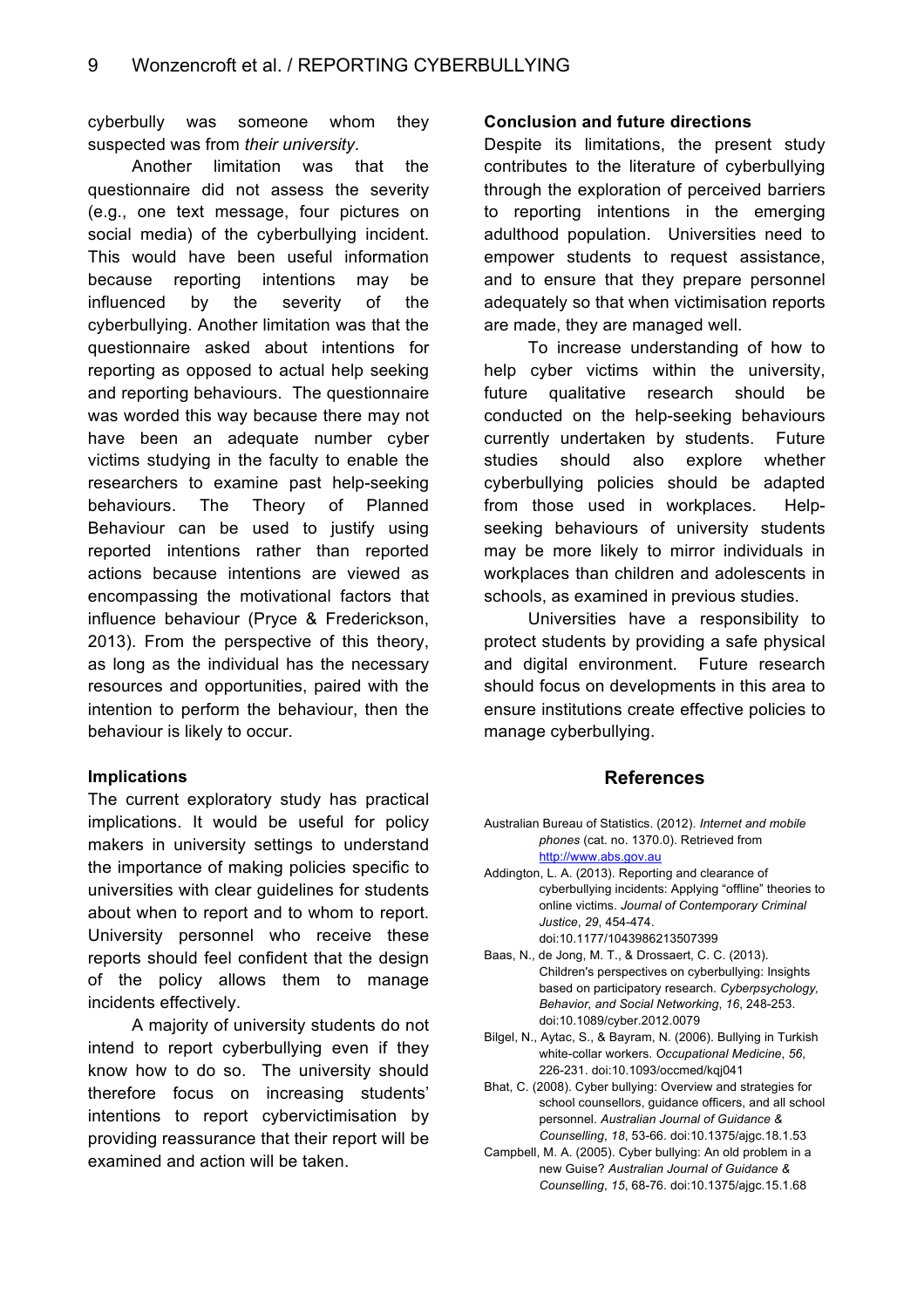Campbell, M., Spears, B., Slee, P., Butler, D., & Kift, S. (2012). Victims' perceptions of traditional and cyberbullying, and the psychosocial correlates of their victimisation. *Emotional & Behavioural Difficulties*, *17*, 389-401.

doi:10.1080/13632752.2012.704316

Ciarrochi, J., Wilson, C. J., Deane, F. P., & Rickwood, D. (2003). Do difficulties with emotions inhibit helpseeking in adolescence? The role of age and emotional competence in predicting help-seeking intentions. *Counselling Psychology Quarterly*, *16*, 103-120.doi:10.1080/0951507031000152632

Cassidy, W., Brown, K., & Jackson, M. (2012). 'Under the radar': Educators and cyberbullying in schools. *School Psychology International*, *33*, 520-532. doi:10.1177/0143034312445245

Cassidy, W., Faucher, C., & Jackson, M. (2013). Cyberbullying among youth: A comprehensive review of current international research and its implications and application to policy and practice. *School Psychology International*, *34*, 575-612. doi: 10.1177/0143034313479697

- Cowie, H. (2013). Cyberbullying and its impact on young people's emotional health and well-being. *The Psychiatrist*, *37*, 167-170. doi:10.1192/pb.bp.112.040840
- Cross, D., Shaw, T., Hearn, L., Epstein, M., Monks, H., Lester, L., & Thomas, L. (2009). *Australian covert bullying prevalence study (ACBPS)*. Child Health Promotion Research Centre, Edith Cowan University, Perth.
- Davies, J., McCrae, B. P., Frank, J., Dochnahl, A., Pickering, T., Harrison, B., & ... Wilson, K. (2000). Identifying male college students' perceived health needs, barriers to seeking help, and recommendations to help men adopt healthier lifestyles. *Journal of American College Health*, *48*, 259-267. doi:10.1080/07448480009596267
- Dehue, F., Bolman, C., & Völlink, T. (2008). Cyberbullying: Youngsters' experiences and parental perception. *Cyberpsychology & Behavior*, *11*, 217-223. doi:10.1089/cpb.2007.0008
- deLara, E. W. (2012). Why adolescents don't disclose incidents of bullying and harassment. *Journal of School Violence*, *11*, 288-305. doi:10.1080/15388220.2012.705931

Dooley, J. J., Pyżalski, J., & Cross, D. (2009). Cyberbullying versus face-to-face bullying: A theoretical and conceptual review. *Journal of Psychology*, *217*, 182-188. doi:10.1027/0044-3409.217.4.182

Dowling, M. J., & Carey, T. A. (2013). Victims of bullying: Whom they seek help from and why: An Australian sample. *Psychology in the Schools*, *50*, 798-809. doi:10.1002/pits.21709

Fenaughty, J., & Harré, N. (2013). Factors associated with young people's successful resolution of distressing electronic harassment. *Computers & Education*, *61*, 242-250. doi:10.1016/j.compedu.2012.08.004

Hinduja, S., & Patchin, J. W. (2010). Bullying, cyberbullying, and suicide. *Archives of Suicide Research*, *14*, 206- 221. doi:10.1080/13811118.2010.494133

Hoff, D. L., & Mitchell, S. N. (2009). Cyberbullying: Causes, effects, and remedies. *Journal of Educational Administration, 47*, 652–665. doi:10.1108/09578230910981107

Kiriakidis, S. P., & Kavoura, A. (2010). Cyberbullying: A review of the literature on harassment through the Internet and other electronic means. *Family & Community Health: The Journal of Health Promotion & Maintenance*, *33*, 82-93. doi: 10.1097/FCH.0b013e3181d593e4

Lambert, P., Scourfield, J., Smalley, N., & Jones, R. (2008). The social context of school bullying: Evidence from a survey of children in South Wales. *Research Papers in Education, 23*, 269–291. doi:10.1080/02671520701809866

Lazuras, L., Barkoukis, V., Ourda, D., & Tsorbatzoudis, H. (2013). A process model of cyberbullying in adolescence. *Computers in Human Behavior*, *29*, 881-887. doi:10.1016/j.chb.2012.12.015

Li, Q. (2006). Cyberbullying in schools: A research of gender differences. *School Psychology International*, *27*, 157-170. doi:10.1177/0143034306064547

Li, Q. (2008). A cross-cultural comparison of adolescents' experience related to cyberbullying. *Educational Research*, *50*, 223-234. doi:10.1080/00131880802309333

- MacDonald, C. D., & Roberts-Pittman, B. (2010). Cyberbullying among college students: prevalence and demographic differences. *Procedia - Social and Behavioral Sciences, 9*, 2003–2009. doi:10.1016/j.sbspro.2010.12.436
- Marsh, L., McGee, R., Hemphill, S. A., & Williams, S. (2011). Content analysis of school anti-bullying policies: A comparison between New Zealand and Victoria, Australia. *Health Promotion Journal of Australia, 22*, 172-7. Retrieved from http://search.proquest.com/docview/912389088?ac

countid=13380

- McQuade, S. C., III., Colt, J. P., & Meyer, N. B. B. (2009). *Cyber bullying: Protecting kids and adults from online bullies*. Westport, CT: Praeger. doi: 10.5860/CHOICE.47-1144
- Monks, C. P., Robinson, S., & Worlidge, P. (2012). The emergence of cyberbullying: A survey of primary school pupils' perceptions and experiences. *School Psychology International*, *33*, 477-491. doi:10.1177/0143034312445242
- Patchin, J. W., & Hinduja, S. (2006). Bullies move beyond the schoolyard: A preliminary look at cyberbullying. *Youth Violence and Juvenile Justice*, *4*, 148-169. doi:10.1177/1541204006286288
- Parris, L., Varjas, K., Meyers, J., & Cutts, H. (2012). High school students' perceptions of coping with cyberbullying. *Youth & Society*, *44*, 284-306. doi:10.1177/0044118X11398881
- Pearce, N., Cross, D., Monks, H., Waters, S., & Falconer, S. (2011). Current evidence of best practice in wholeschool bullying intervention and its potential to inform cyberbullying interventions. *Australian Journal of Guidance & Counselling*, *21*, 1-21. doi:10.1375/ajgc.21.1.1
- Perneger, T.V. (1998). What's wrong with Bonferroni adjustments. *British Medical Journal, 316,* 1236- 1238.
- Perren, S., Corcoran, L., Cowie, H., Dehue, F., Garcia, D., McGuckin, C., Sevcikova, A., Tsatsou, P., & Völlink, T. (2012). Tackling cyberbullying: Review of empirical evidence regarding successful responses by students, parents, and schools. *International Journal of Conflict and Violence, 6*, 283-293.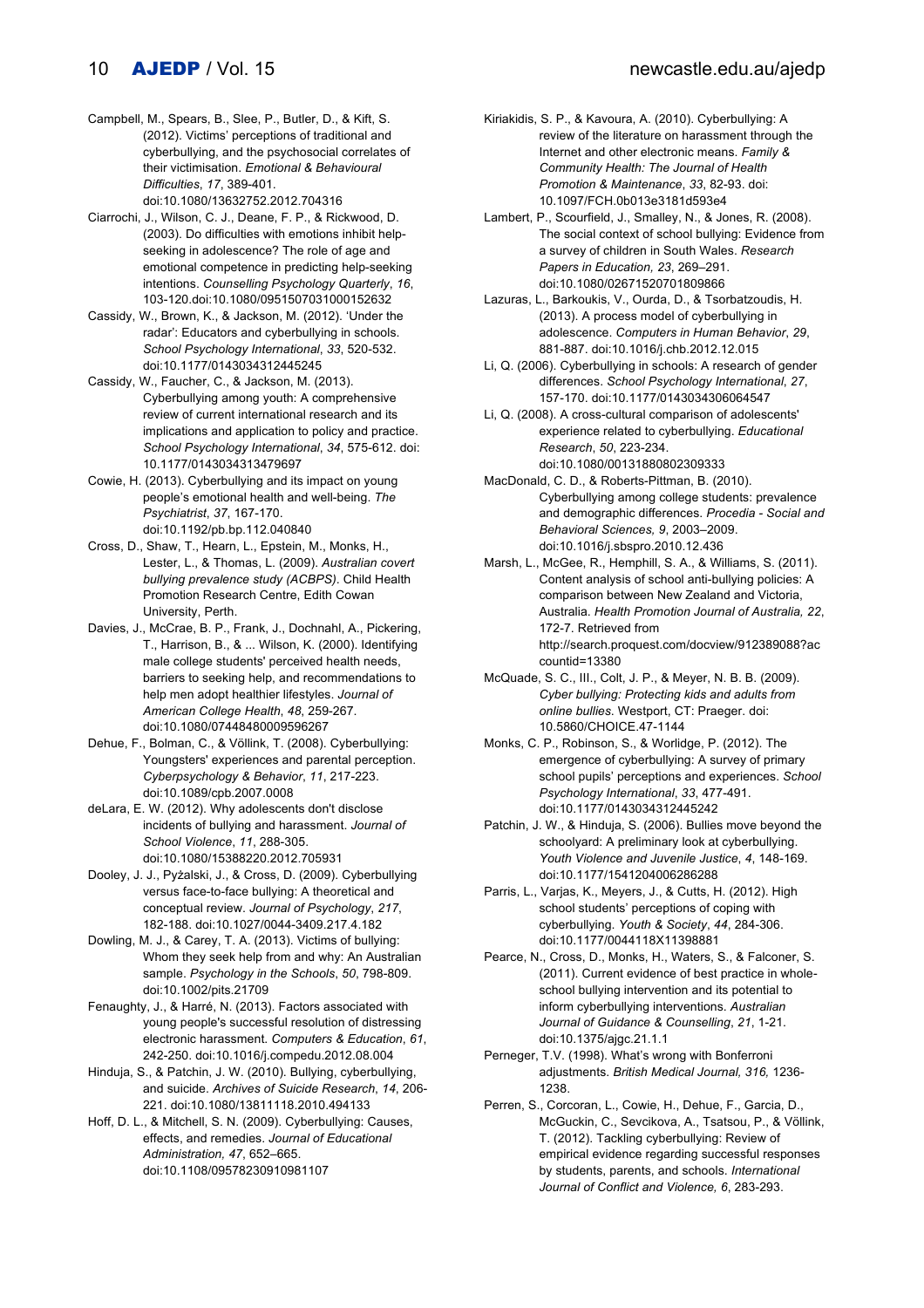- Pryce, S., & Frederickson, N. (2013). Bullying behaviour, intentions and classroom ecology. *Learning Environments Research*, *16*, 183-199. doi:10.1007/s10984-013-9137-7
- Rickwood, D., Deane, F. P., Wilson, C. J., & Ciarrochi, J. (2005). Young people's help-seeking for mental health problems. *Australian E-Journal for the Advancement of Mental Health*, *4*, 218-251. doi: 10.5172/jamh.4.3.218
- Sakellariou, T., Carroll, A., & Houghton, S. (2012). Rates of cyber victimization and bullying among male Australian primary and high school students. *School Psychology International*, *33*, 533- 549.doi:10.1177/0143034311430374
- Schenk, A. M., Fremouw, W. J., & Keelan, C. M. (2013). Characteristics of college cyberbullies. *Computers in Human Behavior, 29*, 2320–2327. doi:10.1016/j.chb.2013.05.013
- Schensul, S., Schensul, J., & LeCompte, M. (1999). *Essential ethnographic methods: Observations, interviews, and questionnaires*. Walnut Creek, CA: Alta Mira Press.
- Serantes, N., & Suárez, M. (2006). Myths about workplace violence, harassment and bullying. *International Journal of the Sociology of Law, 34*, 229–238. doi:10.1016/j.ijsl.2006.09.003
- Sherer, Y. C., & Nickerson, A. B. (2010). Anti-bullying practices in American schools: Perspectives of school psychologists. *Psychology in the Schools*, *47*, 217-229. doi:10.1002/pits.20466
- Slonje, R., & Smith, P. K. (2008).Cyberbullying: Another main type of bullying?. *Scandinavian Journal of Psychology*, *49*, 147-154. doi:10.1111/j.1467- 9450.2007.00611.x
- Slonje, R., Smith, P. K., & Frisén, A. (2013). The nature of cyberbullying, and strategies for prevention. *Computers in Human Behavior*, *29*, 26-32. doi:10.1016/j.chb.2012.05.024
- Smith, P. K., Kupferberg, A., Mora-Merchan, J. A., Samara, M., Bosley, S., & Osborn, R. (2012). A content analysis of school anti-bullying policies: A follow-up after six years. *Educational Psychology in Practice*, *28*, 47-70. doi:10.1080/02667363.2011.639344
- Smith, P. K., Smith, C., Osborn, R., & Samara, M. (2008). A content analysis of school anti-bullying policies: Progress and limitations. *Educational Psychology in Practice*, *24*(1), 1-12. doi:10.1080/02667360701661165
- Sticca, F., & Perren, S. (2013). Is cyberbullying worse than traditional bullying? Examining the differential roles of medium, publicity, and anonymity for the perceived severity of bullying. *Journal of Youth and Adolescence*, *42*, 739-750. doi:10.1007/s10964- 012-9867-3
- Tokunaga, R. S. (2010). Following you home from school: A critical review and synthesis of research on cyberbullying victimization. *Computers in Human Behavior*, *26*, 277-287. doi:10.1016/j.chb.2009.11.014
- Turan, N., Polat, O., Karapirli, M., Uysal, C., & Turan, S. G. (2011). The new violence type of the era: Cyber bullying among university students. *Neurology, Psychiatry and Brain Research*, *17*, 21–26. doi:10.1016/j.npbr.2011.02.005
- Unnever, J. D., & Cornell, D. G. (2004). Middle school victims of bullying: Who reports being bullied? *Aggressive Behavior*, *30*, 373-388. doi:10.1002/ab.20030
- Vanheusden, K., van der Ende, J., Mulder, C. L., van Lenthe, F. J., Verhulst, F. C., & Mackenbach, J. P. (2009). Beliefs about mental health problems and helpseeking behavior in Dutch young adults. *Social Psychiatry and Psychiatric Epidemiology*, *44*, 239- 246. doi:10.1007/s00127-008-0428-8
- Völlink, T., Bolman, C. W., Dehue, F., & Jacobs, N. L. (2013). Coping with cyberbullying: Differences between victims, bully‐victims and children not involved in bullying. *Journal of Community & Applied Social Psychology*, *23*, 7-24. doi:10.1002/casp.2142
- Williams, F., & Cornell, D. G. (2006). Student willingness to seek help for threats of violence in middle school. *Journal of School Violence, 5*, 35–49. doi:10.1300/j202v05n04\_04
- Wilson, C. J., Rickwood, D. J., Bushnell, J. A., Caputi, P., & Thomas, S. J. (2011). The effects of need for autonomy and preference for seeking help from informal sources on emerging adults' intentions to access mental health services for common mental disorders and suicidal thoughts. *Advances in Mental Health*, *10*, 29-38. doi:10.5172/jamh.2011.10.1.29
- Ybarra, M. L., & Mitchell, K. J. (2004)a. Online aggressor/targets, aggressors, and targets: A comparison of associated youth characteristics. *Journal of Child Psychology and Psychiatry*, *45*, 1308-1316. doi:10.1111/j.1469-7610.2004.00328.x
- Ybarra, M. L., & Mitchell, K. J. (2004)b. Youth engaging in online harassment: Associations with caregiverchild relationships, Internet use, and personal characteristics. *Journal of Adolescence*, *27*, 319- 336. doi:10.1016/j.adolescence.2004.03.007

#### **About the Authors**

**Kelly Wozencroft** is a provisional psychologist practicing in Brisbane, Australia with an interest in child and adolescent psychology. Kelly has recently completed a Masters of Psychology (Educational and Developmental) at the Queensland University of Technology.

**Dr Marilyn Campbell** is a professor at the Queensland University of Technology. She is a registered teacher and psychologist. Previous to this Marilyn supervised school counsellors and has worked in infants, primary and secondary schools. Her main research interests are anxiety disorders in young people and cyberbullying.

*continues…*